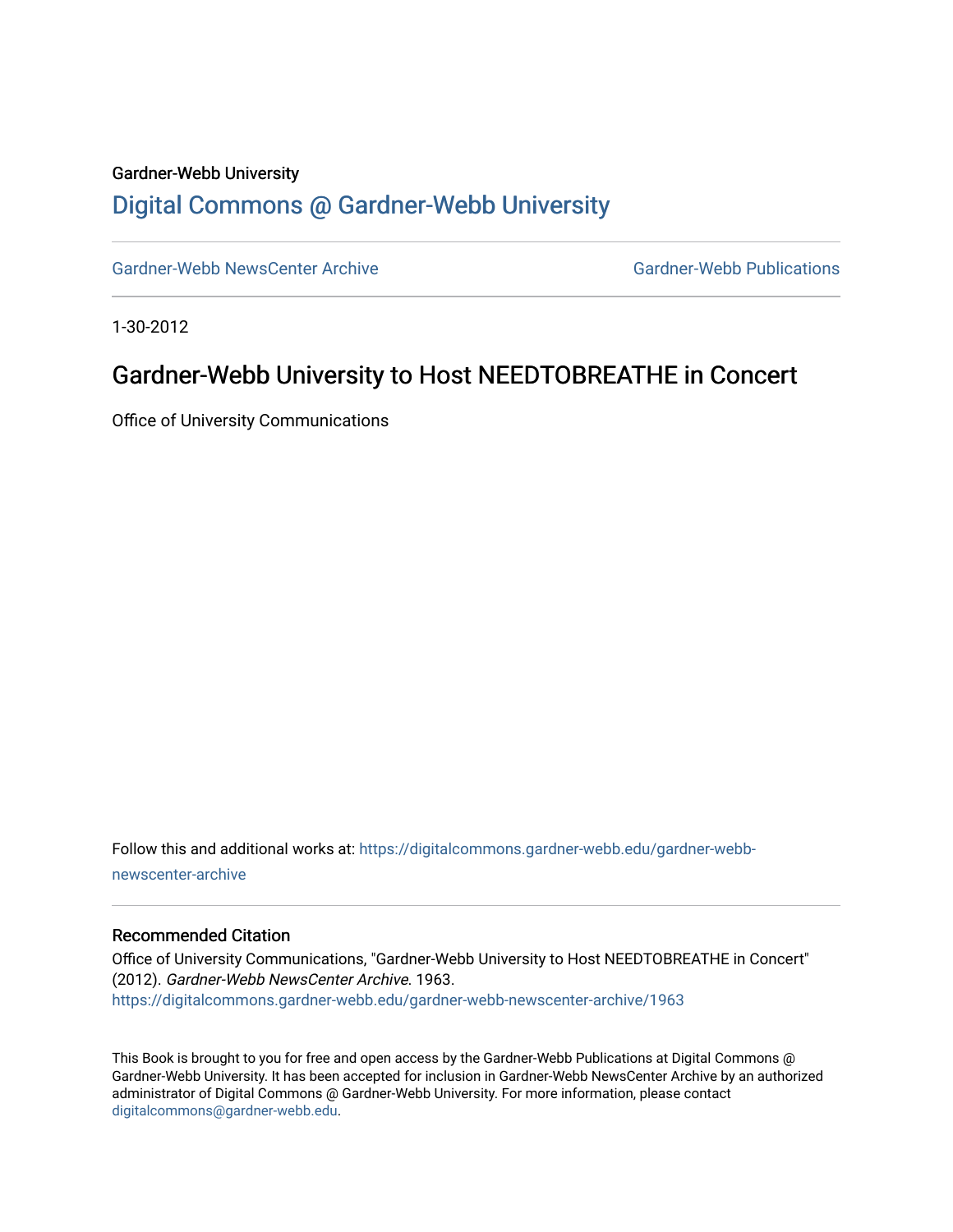# **Gardner-Webb University to Host NEEDTOBREATHE in Concert**

**webpublish.gardner-webb.edu**[/newscenter/gardner-webb-university-to-host-needtobreathe-in-concert/](https://webpublish.gardner-webb.edu/newscenter/gardner-webb-university-to-host-needtobreathe-in-concert/)

Office of University Communications January 30, 2012





Watch Video [At: https://youtu.be/yq1H3l7kyYU](https://youtu.be/yq1H3l7kyYU)

BOILING SPRINGS, N.C. – Thanks to the passion, ingenuity and relentlessness of a group of Gardner-Webb students, Atlantic Records recording artists, NEEDTOBREATHE will be appearing at the Boiling Springs, N.C. campus. The concert is scheduled for Saturday, April 28 in the Paul Porter Arena, located in the Lutz-Yelton Convocation Center. Ben Rector is scheduled to open the show at 7 p.m